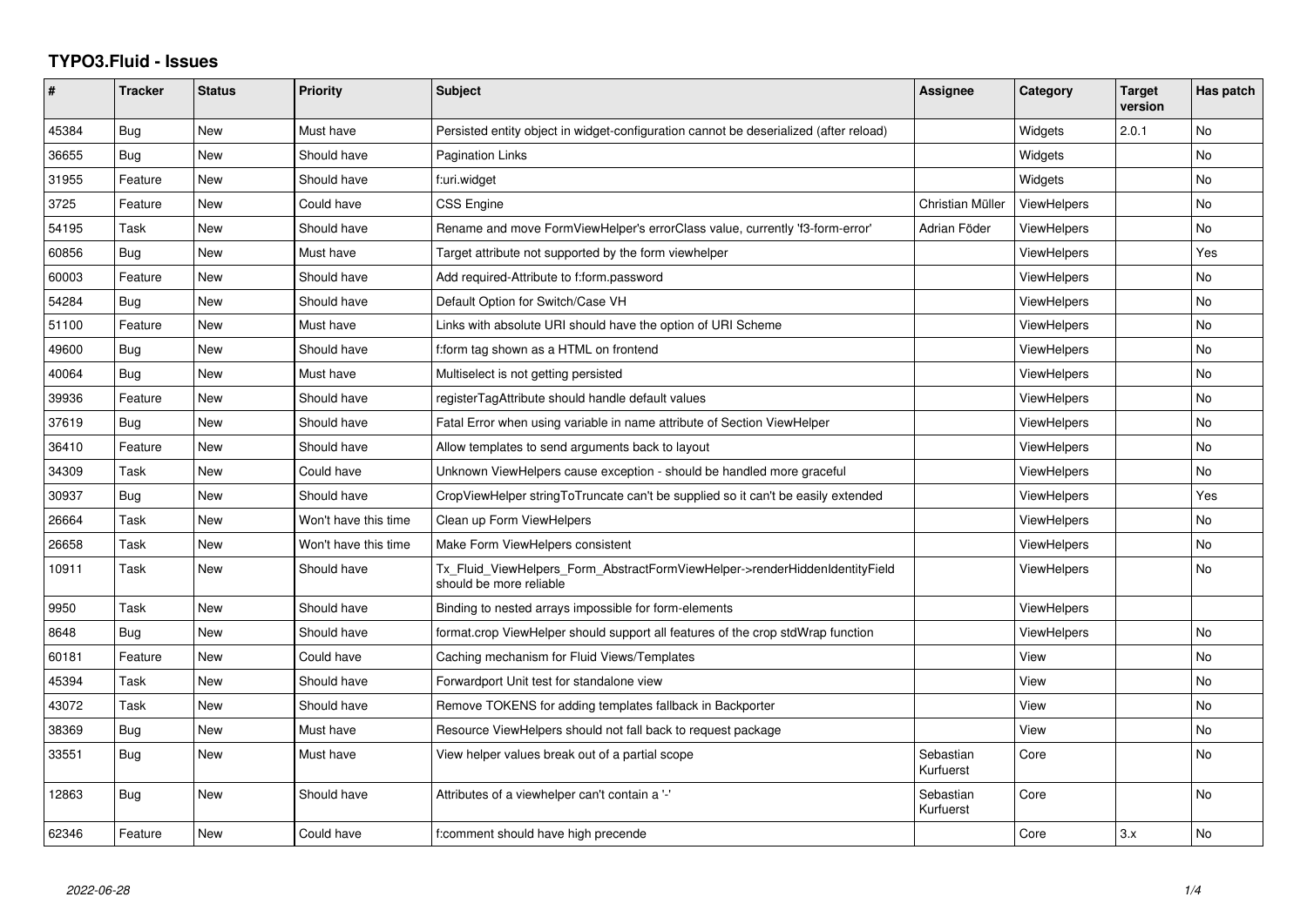| $\sharp$ | <b>Tracker</b> | <b>Status</b> | <b>Priority</b> | <b>Subject</b>                                                                                | <b>Assignee</b>              | Category | <b>Target</b><br>version | Has patch |
|----------|----------------|---------------|-----------------|-----------------------------------------------------------------------------------------------|------------------------------|----------|--------------------------|-----------|
| 39990    | Bug            | New           | Should have     | Same form twice in one template: hidden fields for empty values are only rendered<br>once     |                              | Core     |                          | No        |
| 32035    | Task           | New           | Should have     | Improve fluid error messages                                                                  |                              | Core     |                          | Yes       |
| 30555    | Feature        | New           | Could have      | Make TagBuilder more extensible                                                               |                              | Core     |                          | No        |
| 27607    | Bug            | New           | Must have       | Make Fluid comparisons work when first element is STRING, second is NULL.                     |                              | Core     |                          | No        |
| 10472    | Feature        | New           | Could have      | Fluid Standalone distribution                                                                 |                              | Core     |                          | No        |
| 7608     | Feature        | New           | Could have      | Configurable shorthand/object accessor delimiters                                             |                              | Core     |                          | Yes       |
| 4704     | Feature        | New           | Should have     | Improve parsing exception messages                                                            |                              | Core     |                          |           |
| 3481     | Bug            | New           | Should have     | Use ViewHelperVariableContainer in PostParseFacet                                             |                              | Core     |                          | No        |
| 1907     | Feature        | New           | Could have      | Default values for view helpers based on context                                              |                              | Core     |                          |           |
| 37095    | Feature        | New           | Should have     | It should be possible to set a different template on a Fluid TemplateView inside an<br>action | Christopher<br><b>Hlubek</b> |          |                          | No        |
| 60271    | Feature        | New           | Should have     | Paginate viewhelper, should also support arrays                                               |                              |          |                          | No        |
| 58983    | Bug            | New           | Should have     | format.date does not respect linebreaks and throws exception                                  |                              |          |                          | No        |
| 58921    | Bug            | New           | Should have     | f:form.* VHs crash if NOT inside f:form but followed by f:form                                |                              |          |                          | No        |
| 57885    | Bug            | New           | Must have       | Inputs are cleared from a second form if the first form produced a vallidation error          |                              |          |                          | No        |
| 56237    | Task           | New           | Should have     | in-line (Condition) ViewHelpers should not evaluate on parsing                                |                              |          |                          | No        |
| 52591    | Bug            | New           | Should have     | The Pagination Widget broken for joined objects                                               |                              |          |                          | No        |
| 52419    | Bug            | New           | Should have     | Wrong PHPDocs notation for default value inline f:translate viewhelper                        |                              |          | 2.0                      | No        |
| 51277    | Feature        | New           | Should have     | ViewHelper context should be aware of actual file occurrence                                  |                              |          |                          | No        |
| 49038    | Bug            | New           | Must have       | form.select does not select the first item if prependOptionValue is used                      |                              |          |                          | No        |
| 48355    | Feature        | New           | Could have      | Assign output of viewhelper to template variable for further processing.                      |                              |          |                          |           |
| 47669    | Task           | New           | Should have     | FormViewHelper does not define the default request method                                     |                              |          |                          | No        |
| 46545    | Feature        | New           | Should have     | Better support for arrays in options of SelectViewHelper                                      |                              |          |                          | No        |
| 45153    | Feature        | New           | Should have     | f:be.menus.actionMenuItem - Detection of the current select option is insufficient            |                              |          |                          | No        |
| 43071    | Task           | New           | Should have     | Remove TOKENS for adding fallback teplates in B                                               |                              |          |                          | No        |
| 42743    | Task           | New           | Should have     | Remove inline style for hidden form fields                                                    |                              |          |                          | No        |
| 42397    | Feature        | New           | Should have     | Missing viewhelper for general links                                                          |                              |          |                          | No        |
| 40081    | Feature        | New           | Should have     | Allow assigned variables as keys in arrays                                                    |                              |          |                          | No        |
| 38130    | Feature        | New           | Should have     | Checkboxes and multiple select fields should have an assignable default value                 |                              |          |                          | No        |
| 36559    | Feature        | New           | Could have      | New widget progress bar                                                                       |                              |          |                          | Yes       |
| 33215    | Feature        | New           | Should have     | RFC: Dynamic values in ObjectAccess paths                                                     |                              |          |                          | No        |
| 28554    | Bug            | New           | Should have     | (v4) implement feature flag to disable caching                                                |                              |          |                          | No        |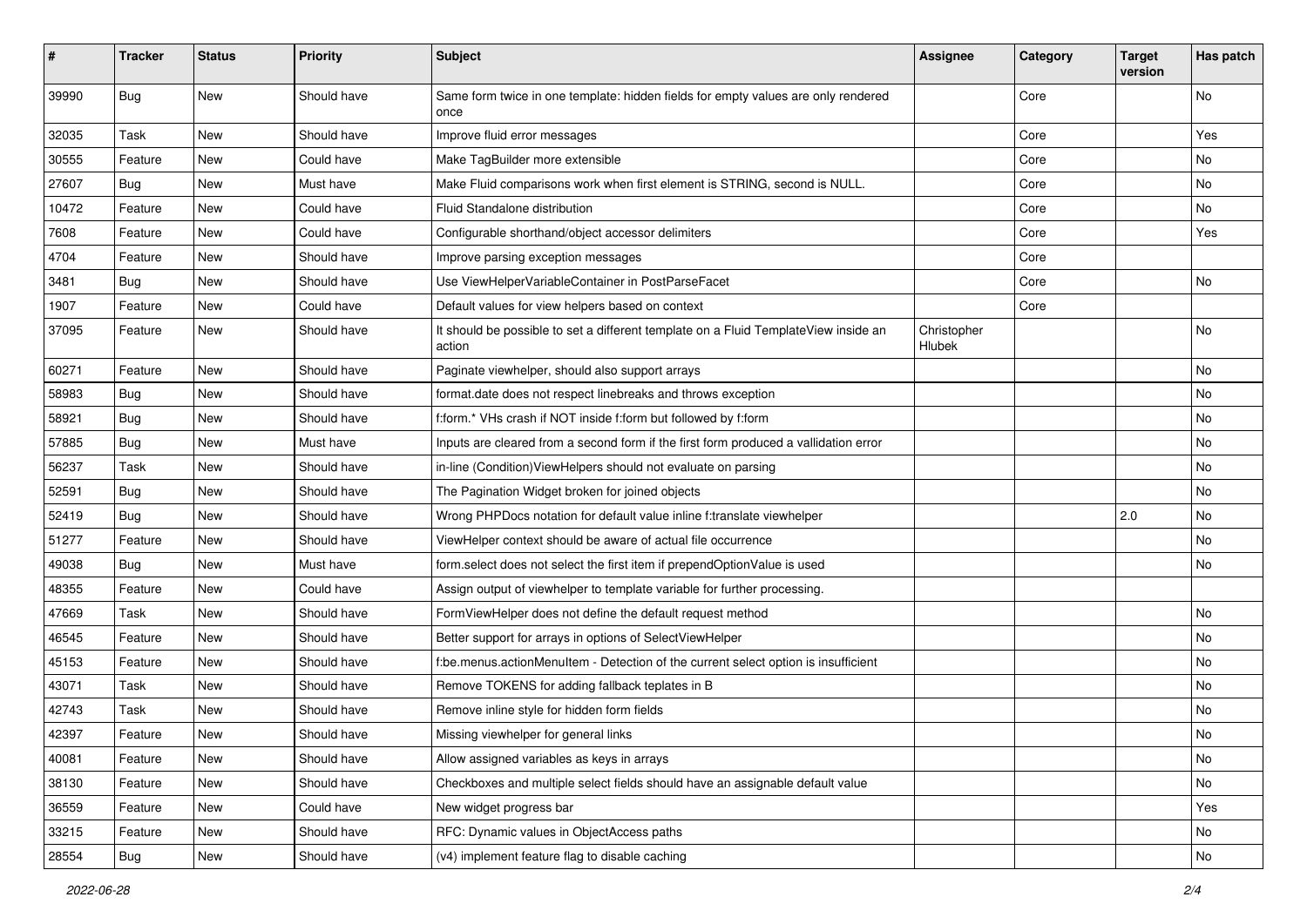| #     | <b>Tracker</b> | <b>Status</b>       | <b>Priority</b> | <b>Subject</b>                                                                                              | <b>Assignee</b>             | Category           | <b>Target</b><br>version | Has patch |
|-------|----------------|---------------------|-----------------|-------------------------------------------------------------------------------------------------------------|-----------------------------|--------------------|--------------------------|-----------|
| 28553 | <b>Bug</b>     | New                 | Should have     | improve XHProf test setup                                                                                   |                             |                    |                          | <b>No</b> |
| 28552 | <b>Bug</b>     | New                 | Should have     | (v5) write ViewHelper test for compiled run; adjust functional test to do two passes<br>(uncached & cached) |                             |                    |                          | No        |
| 28550 | <b>Bug</b>     | New                 | Should have     | (v4) make widgets cacheable, i.e. not implement childnodeaccess interface                                   |                             |                    |                          | <b>No</b> |
| 28549 | Bug            | New                 | Should have     | make widgets cacheable, i.e. not implement childnodeaccess interface                                        |                             |                    |                          | No        |
| 13045 | Bug            | New                 | Should have     | Entity decode of strings are different between if-conditions and output of variable                         |                             |                    |                          |           |
| 9514  | Feature        | New                 | Should have     | Support explicit Array Arguments for ViewHelpers                                                            |                             |                    |                          |           |
| 5933  | Feature        | Accepted            | Should have     | Optional section rendering                                                                                  | Sebastian<br>Kurfuerst      | ViewHelpers        |                          | <b>No</b> |
| 28551 | <b>Bug</b>     | Accepted            | Should have     | (v4) backport VHTest                                                                                        | Sebastian<br>Kurfuerst      |                    |                          | No        |
| 9005  | Feature        | Accepted            | Could have      | Fluid Template Analyzer (FTA)                                                                               | Sebastian<br>Kurfuerst      |                    |                          |           |
| 36662 | <b>Bug</b>     | Needs<br>Feedback   | Should have     | Checked state isn't always correct when property is collection                                              | Kevin Ulrich<br>Moschallski | <b>ViewHelpers</b> | 1.1.1                    | No        |
| 8491  | Task           | Needs<br>Feedback   | Should have     | link.action and uri.action differ in absolute argument                                                      | Karsten<br>Dambekalns       | <b>ViewHelpers</b> |                          | <b>No</b> |
| 33628 | <b>Bug</b>     | Needs<br>Feedback   | Must have       | Multicheckboxes (multiselect) for Collections don't work                                                    | Christian Müller            | ViewHelpers        |                          | No        |
| 58862 | <b>Bug</b>     | Needs<br>Feedback   | Should have     | FormViewHelper doesn't accept NULL as value for \$arguments                                                 | Bastian<br>Waidelich        | ViewHelpers        |                          | Yes       |
| 46289 | Bug            | Needs<br>Feedback   | Should have     | Enable Escaping Interceptor in XML request format                                                           |                             | View               | 2.0.1                    | <b>No</b> |
| 8989  | Feature        | Needs<br>Feedback   | Could have      | Search path for fluid template files                                                                        |                             | View               |                          | <b>No</b> |
| 33394 | Feature        | Needs<br>Feedback   | Should have     | Logical expression parser for BooleanNode                                                                   | <b>Tobias Liebig</b>        | Core               |                          | <b>No</b> |
| 46091 | Task           | Needs<br>Feedback   | Should have     | Show source file name and position on exceptions during parsing                                             |                             |                    |                          | No        |
| 45345 | Feature        | Needs<br>Feedback   | Should have     | Easy to use comments for fluid that won't show in output                                                    |                             |                    |                          |           |
| 3291  | Feature        | Needs<br>Feedback   | Should have     | Cacheable viewhelpers                                                                                       |                             |                    |                          | No        |
| 53806 | <b>Bug</b>     | <b>Under Review</b> | Should have     | Paginate widget maximumNumberOfLinks rendering wrong number of links                                        | Bastian<br>Waidelich        | Widgets            |                          | <b>No</b> |
| 40998 | Bug            | Under Review        | Should have     | Missing parent request namespaces in form field name prefix                                                 | Sebastian<br>Kurfuerst      | <b>ViewHelpers</b> | 1.1.1                    | No        |